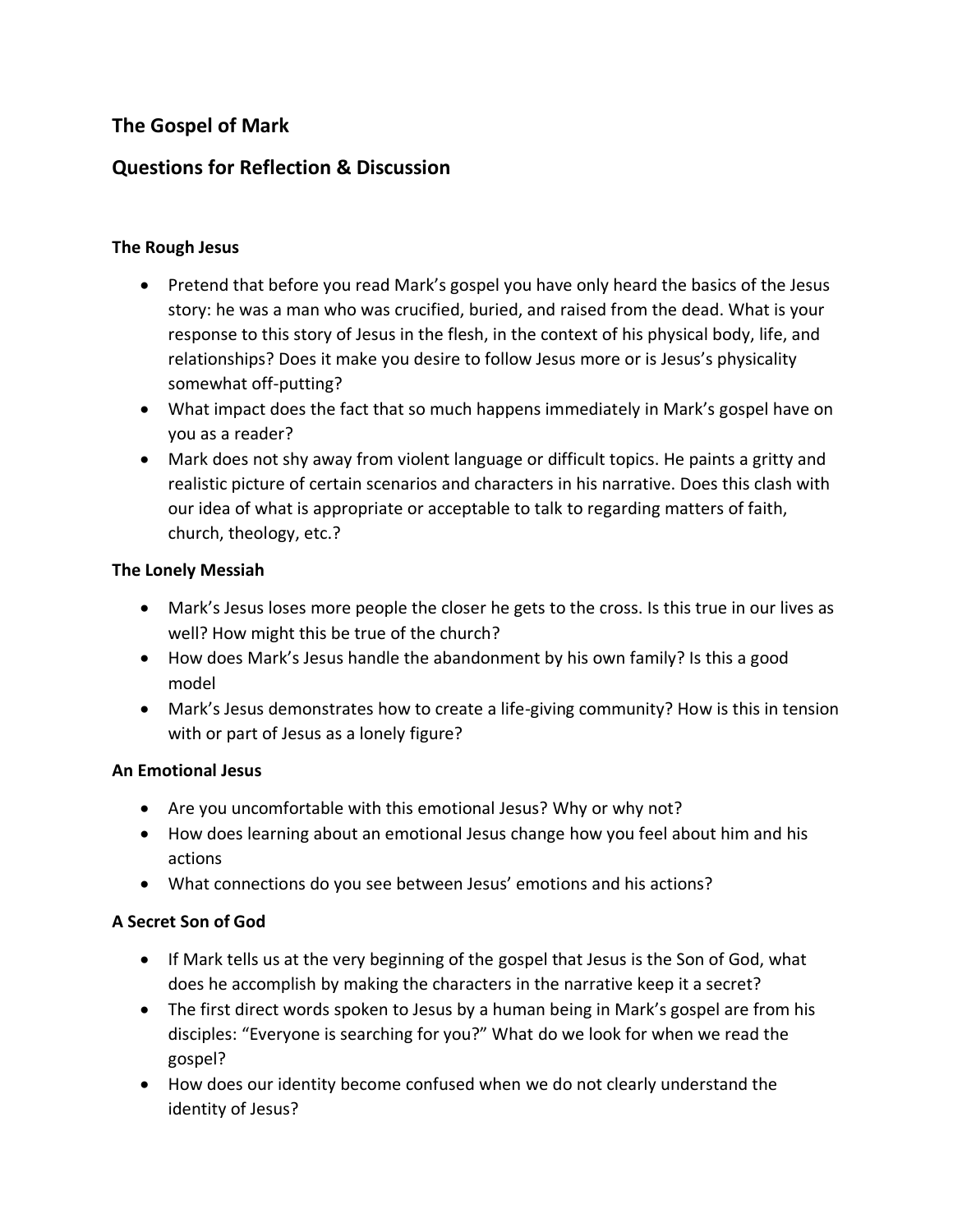#### **Jesus the Liberator**

- What different types of liberation does Mark portray?
- How is Jesus's statement that he "gives his life as a ransom for many" more than just a prediction of his crucifixion?
- How are you serving as a liberator in your community?

#### **The Authority of Jesus**

- Read Mark 6:21-29 and 6:37-44. How does the picture of Jesus feeding the multitudes in the wilderness differ from Mark's description of Herod's banquet? Who do you think has more authority and why?
- What does Jesus give his disciples the authority to do? How could we apply this to our task as the Jesus community? What do we have the authority to do and to not do?
- How have you seen the church use her authority to do good? How have you seen the church use her authority in ways that cause harm? How can you help the church do good / do no harm?

#### **Critique of Culture**

- Thinking about Jesus's teaching about what defiles something, what does Jesus claim is (or is not) being emitted by the temple culture?
- How is the story of the Syro-Phoenician woman a good demonstration of what does and does not defile someone?
- Jesus's harsh criticism was not just reserved for his adversaries, but was also lobbed at his own family and disciples. What role must self-critique play in the life of the church as it attempts to follow Jesus?
- How are you looking inside yourself and practicing self-criticism?

## **Discipleship According to Mark**

- How is discipleship "searching for Jesus?" Where and how do we search for Jesus?
- Is Jesus a good teacher to his disciples? Why or why not?
- Think about one of the most important lessons you have ever learned. Did you learn it the hard way or the easy way?
- What is your job as a disciple of Jesus? How are you living this out daily?

## **Power, faith, and prayer (Mark 9)**

- What do you think are the relationships between power, faith, and prayer?
- What concepts and images of power were you raised to recognize?
- How are they different or similar to the images seen in Mark 9?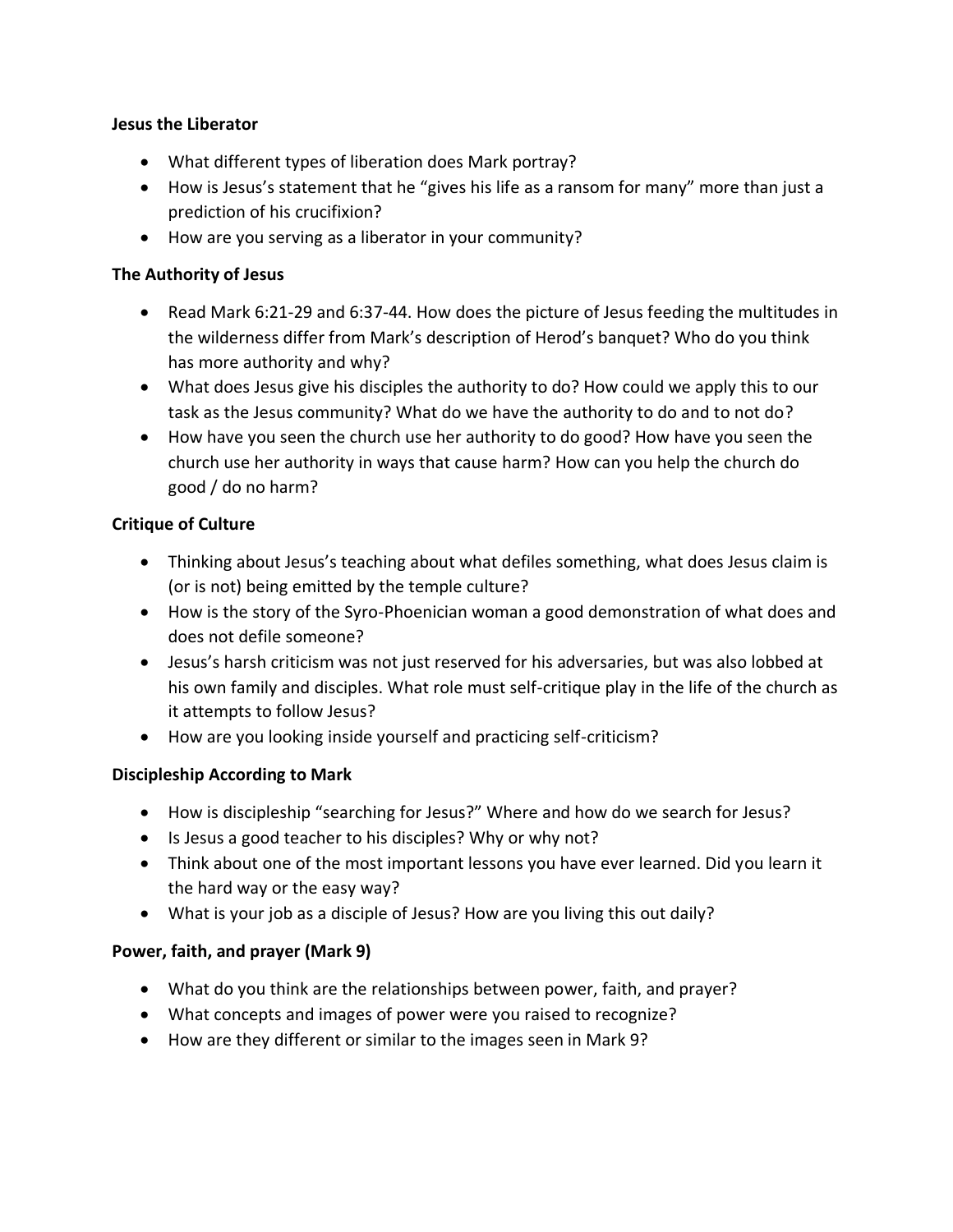## **The Ego (Mark 10)**

- Where have you fallen prey to "better-than-ness?"
- Has it caused you to harm and dehumanize others who bear the image of God present in humanity?
- What does it look like for us to die to egos as individuals and a a community of faith?

## **A Different kind of Authority (Mark 11)**

- What about Mark's account of Jesus' entry into Jerusalem is surprising to you, especially if this is a familiar story? How does that change your understanding of the importance of this story?
- How might this story have been important or inspiring to a first century Jesus follower? How is it important or inspiring to us in the 21st century?
- How does Mark's "sandwich" of the fig tree story around his retelling of the cleansing of the temple make the cleansing story more powerful or impactful?
- Which character(s) do you most identify with in your faith journey right now? A pilgrim headed toward the temple? The colt who has been called to help bring Jesus into the city? A disciple still figuring out what exactly Jesus is all about? One of the religious leaders whose weaknesses are being revealed by Jesus? How have you been all of these characters?

## **Dying to Façade (Mark 12)**

- Often, we hear parts of this chapter separate from the larger narrative. How does hearing each of these scenes as one narrative, continued from Jesus' cleansing the temple, change how you hear each of these stories
- What do you think the religious' leaders' greatest fears were about Jesus
- Where do you see grace in the midst of this narrative, even though Jesus pretty harshly calls out his hearers?
- How do you think the onlooking crowd was experiencing these events
- What masks or facades might you need to consider in your own life that keep you from recognizing God's power or following Jesus completely?

## **Dying to Comfort (Mark 13)**

- Of all the things in this chapter, what do you find to be the most difficult?
- How does knowing this chapter follows Jesus sharing a parable of a man who leaves his vineyard in the care of laborers help shed light on its meaning for us as disciples?
- Consider Jesus' instructions to his disciples to stay alert and be vigilant. When an account is required of us (his current disciples), will we be found awake and working, or asleep?